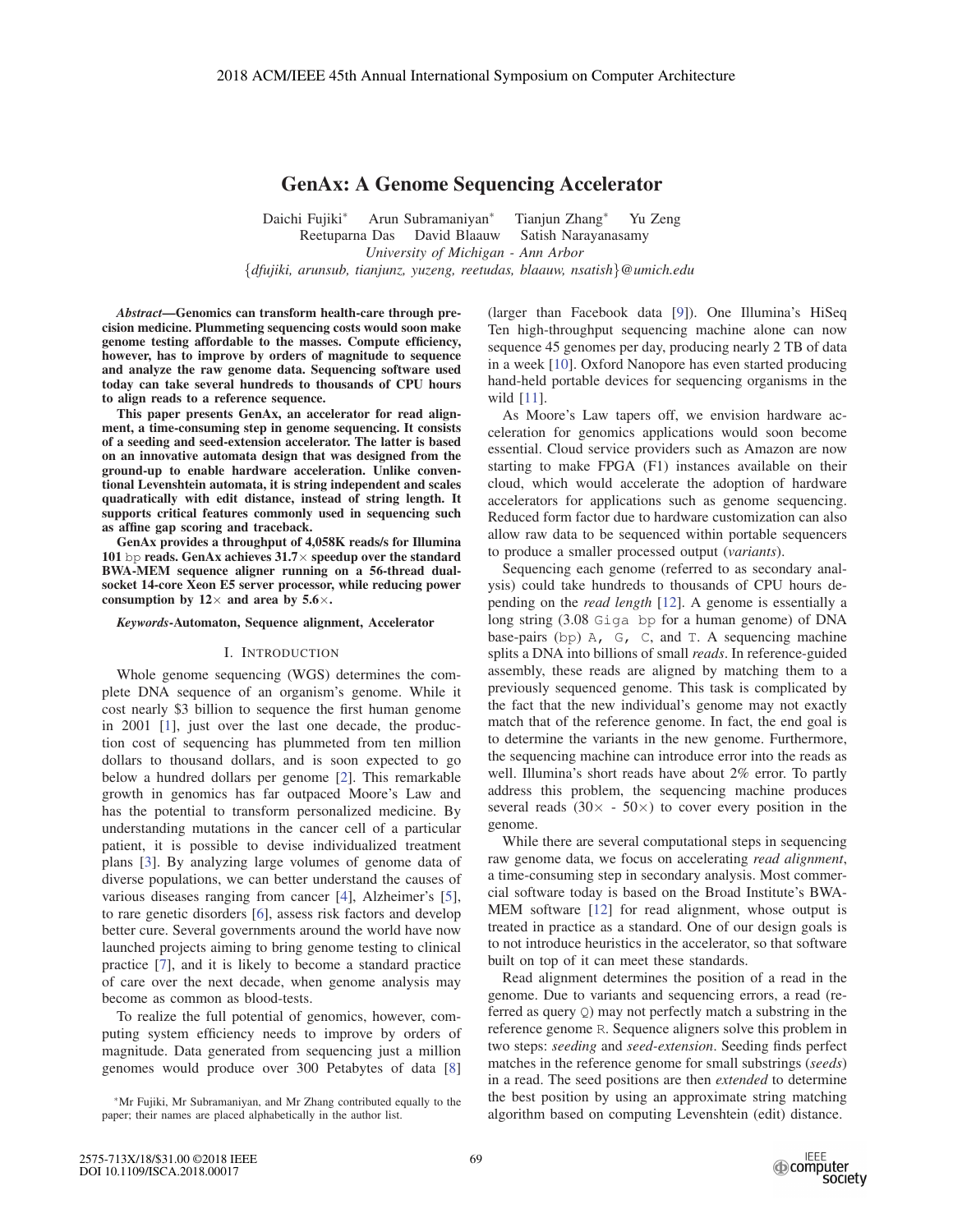In this paper, we present GenAx, an ASIC custom hardware accelerator for both steps in read alignment. Seeding involves many irregular accesses to a reference index structure. We address this problem by segmenting the genome to produce a smaller cache-able index for each segment, and seeding for each segment separately. While this may produce more seeds to extend than the baseline, the seeds are extended at a high-throughput in GenAx using our accelerator for approximate-string matching, which we introduce next.

Approximate string matching has been widely studied. The most widely used algorithm, particularly in genomics, is a dynamic programming algorithm called Smith-Waterman [13]. It computes the edit distance between two strings by filling a grid of size  $N^2$ , where N is the string length. While there have been several optimizations [14], [15], including hardware accelerators [16], [17], this quadratic algorithm fundamentally does not scale for long strings. While widely used Illumina machine's reads are short (100 bp), new generation machines from PacBio and Oxford Nanopore are starting to support longer reads.

While Levenshtein Automata (LA) based solutions have been known, they are rarely used in sequencing software as they fail to outperform Smith-Waterman [18]. Recent work [19] has investigated using Micron's Automata Processor (AP) or a Cache Automaton [20] for accelerating LA based solutions. However, an LA too has  $\mathcal{O}(K*N)$ states, proportional to string length. A more important issue is that an LA is specific to a given string. Therefore, a hardware accelerator needs to context-switch the automata states after every read. Given that there are billions of reads, these context-switches can become prohibitive. Furthermore, none of these automata accelerators support critical features necessary for sequencing: finding the best string match using an affine gap function [21] instead of edit distance as the scoring metric, and traceback.

We design a new automata, String Independent Local Levenshtein Automata (*Silla*), from the ground-up to enable an efficient and scalable hardware accelerator for approximate string matching. Silla uses a state to represent the number and types of edits, instead of tracking the number of matched positions as done in LA, and operates them using a primitive called *retro comparison*. As we have three types of edits to support (insertion, deletion, and substitution), this would require a 3D state machine, where each dimension's size is the same as the edit distance. We present a technique to collapse this to a 2D state machine.

Unlike LA, Silla is string independent, meaning it can compute the edit distance of any two strings. It has only  $(K +$  $(1)^2$  states, where K is the edit distance. Since edit distances are typically much smaller than the string length, Silla scales well. Furthermore, all of its states communicate only with their local neighbors in a 2D plane, which makes its overall structure *regular* and *composable*.

By leveraging the above properties of Silla, we design an efficient hardware accelerator called SillaX. Our 28nm

implementation of the SillaX edit machine requires only 13 gates per state and each processing element operates at 6 GHz. We further extend the edit machine to support a number of functionalities required for seed-extension in genome sequencing. It includes support for computing the best solution based on affine gap penalty [21] and clipping [12], instead of using edit distance as the metric for string comparison. Also, it enables traceback [13], which allows us to gather the exact sequence of edits in the reference genome. Prior hardware accelerators based on Smith-Waterman either delegate traceback to software [17], [22], which then becomes a bottleneck, or require significant hardware space proportional to the read length [22], [23].

We synthesized SillaX in 28 *nm* technology and estimate its frequency to be 2 *GHz* while consuming 1.5 *W* power and 1.41 *mm*<sup>2</sup> area. SillaX provides 62.9× speedup over optimized banded Smith-Waterman running on a 56-thread dualsocket 14-core Xeon E5 server processor. SillaX was verified for GRCh38 human genome assembly with 787,265,109 Illumina 101 bp reads. GenAx achieves a  $31.7\times$  speedup over standard BWA-MEM aligner, while reducing power consumption by  $12 \times$  and area by  $5.6 \times$ . GenAx provides a read alignment throughput of 4,058K reads/s.

This paper makes the following contributions:

- We present Silla, a novel automata for computing the edit distance between two strings. Unlike Levenshtein Automata (LA), its state space is proportional to edit distance, and string independent. Its structure is regular and composable, where all states communicate locally.
- We present SillaX, an accelerator for approximate string matching based on Silla. We present a number of solutions to efficiently support affine gap functions and traceback features required in sequencing.
- We present GenAx, an accelerator for read alignment in genome sequencing. It is composed of SillaX, and a seeding accelerator. The seeding accelerator overcomes irregular high-bandwidth memory accesses to the reference index by segmenting the genome to generate cache-able indexes and seeding within each genome segment.

## II. SEED EXTENSION: BACKGROUND AND MOTIVATION

**Problem statement:** Seeding  $(\S{V})$  finds a set of positions in the reference genome (hits) where a read could find a match. In the seed-extension step for a read, the reference strings at the hit positions are matched with the read. Matches are scored using an *affine gap function* [21], which is based on edit distance, but weighs different edit types differently. The hit position for a read that yields the highest score is chosen as that read's mapping position. The final output also contains a trace of edits to the reference string needed to align the read at the chosen reference position. This final step is referred to as *traceback*.

Dynamic Programming: The fundamental operation in seed extension is approximate string matching [24], [25]. The most widely used algorithm in sequencing soft-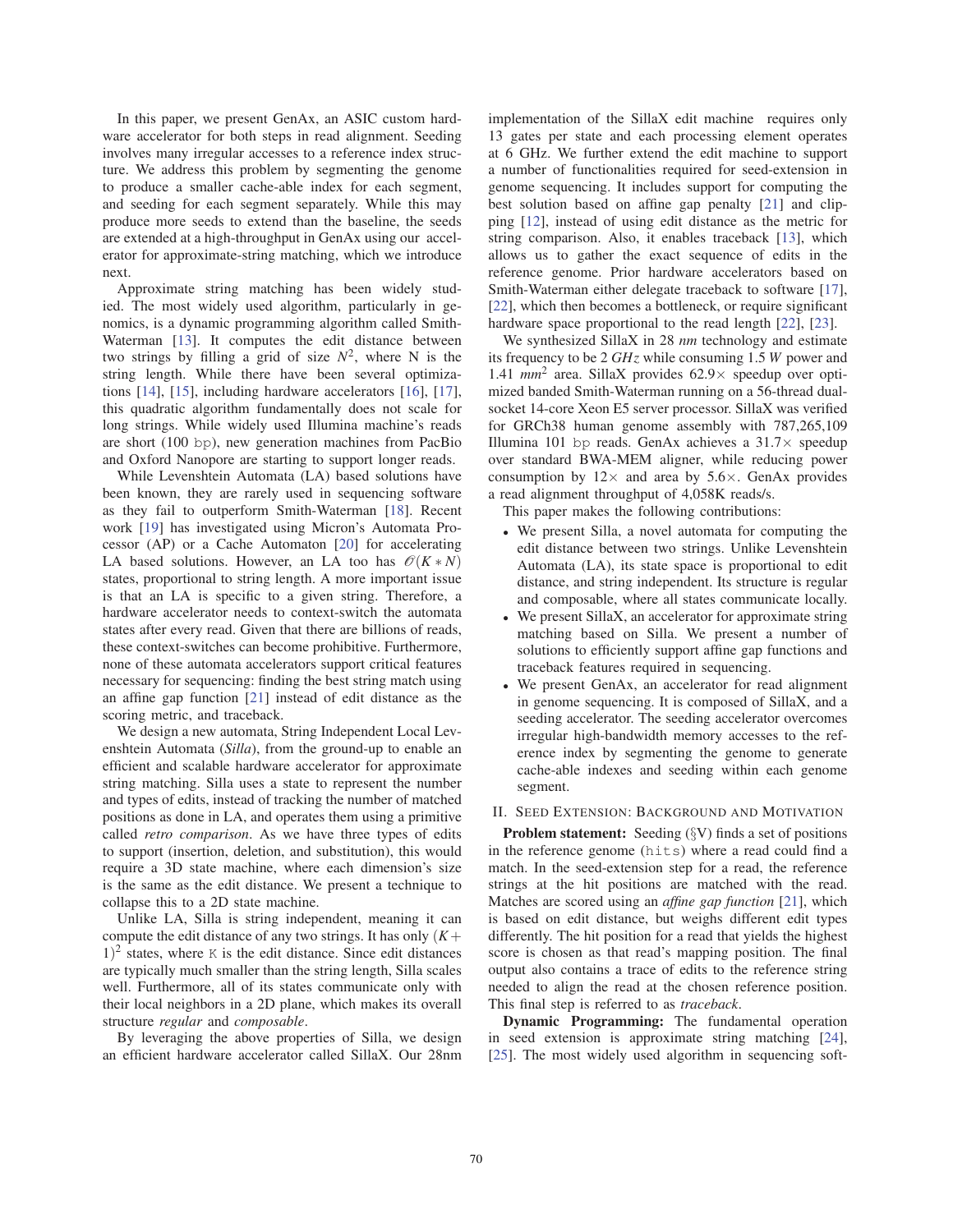

Figure 1: LA for  $K = 1$  and reference string AGC.

ware is a dynamic programming algorithm called Smith-Waterman [13]. It computes optimal local alignments between two sequences by comparing segments of all possible lengths. It operates in two phases. *Score-computation* builds the dynamic programming matrix  $(N^2)$  based on a general scoring scheme. Then *traceback* constructs the optimal alignment by tracing back pointers starting from the highest scoring cell. It fundamentally has  $\mathcal{O}(N^2)$  time and space complexity. While there have been several optimizations [14], [15], and approximation heuristics [26] developed to reduce their time, it does not scale well as string length increases.

Several FPGA-based hardware accelerators have been proposed for the Smith-Waterman algorithm [16], [17]. These leverage wavefront parallelism in systolic arrays to accelerate the *score-computation* phase of the Smith-Waterman algorithm. However, they require up to  $\mathcal{O}(N)$  processing elements and do not scale to long reads. There has also been work on banded implementations of the Smith-Waterman algorithm [27], where only cells within a  $2K+1$  band around the principal diagonal of the Smith-Waterman matrix are computed. Most of these accelerators also either offload the *traceback* phase to software or have traceback support only for short string lengths for an additional  $\mathcal{O}(N)$  space overhead [17], [22].

Automata-based: The Levenshtein Automata (LA) for approximate string matching accepts all strings that lie within K edit distance of its stored pattern. Figure 1 shows an example LA. Each state essentially represents the position in the reference string up to which a match has been found, and the number of edits seen so far. As a result, it has a total of  $K*N$  states. Its time complexity is  $\mathcal{O}(N^2)$ , as in the worst case all of its states may be active. Sequencing software systems rarely use LA based implementations as they struggle to outperform Smith-Waterman.

In-memory [28], [20] and ASIC automata accelerators [29], [30] can be used to implement LA. However, LA is poorly suited for hardware acceleration due to several reasons. One, since it is string dependent, the hardware needs to be reprogrammed every time the string changes, which can be prohibitive especially for seed extension in sequencing. It requires processing billions of different reads, where each read needs to be compared to several seeds in the reference. Two, its space requirement is proportional to string length. When read lengths increase to millions of basepairs, LA based hardware solutions would be impractical. Third, none of the existing hardware automata accelerators

support unique features required in sequence aligners: scoring, clipping, and traceback. It is challenging to include these features. For example, adding logic to compute gap affine scores for state transitions in Micron's Automata Processor (AP) is likely to be expensive.

A recent advancement in automata theory called Universal Levenshtein Automata (ULA) addressed some of the limitations of LA [31]. While ULA is string independent, it does not efficiently map to a hardware accelerator as communication between states are not local. Also, each state has a high-degree of fan-out  $(\mathcal{O}(K))$ , as every state in ULA is connected to a state in every higher level of edit distance to support deletions. To date, there is no hardware realization of the Universal Levenshtein Automata (ULA), nor has it been used in sequencing software.

## III. SILLA ALGORITHM

We present a non-deterministic finite-state automata for approximate string matching called String Independent Local Levenshtein Automata (Silla). Silla is designed from the ground-up to enable efficient hardware acceleration. Unlike Smith-Waterman implementations [13], Silla's space complexity is quadratic in edit distance, not quadratic in string length, and its hardware implementation's  $(\S$  IV) time complexity is  $\mathcal{O}(N)$ . Thus, it is particularly attractive for matching long strings with limited edit distance.

Unlike Levenshtein Automata, Silla is *string independent*, as one automata can process any pair of strings. It is *local*, because communication exists only between adjacent states which are physically placed next to each other in silicon. This eliminates the need for long wires and enables scaling to very large automata without degrading performance. Also, the structure is regular and composable, allowing two smaller Sillas to be composed into a larger one. These properties are crucial to realize an efficient and general hardware accelerator for approximate string matching described in the next section (§IV).

Silla solves the following problem: Given two strings, a reference R and a query Q, compute the minimum Levenshtein (edit) distance between them if it is less than a small bound K.

## *A. Silla for Indel*

We first describe the Silla design assuming only insertions and deletions (indels), and then extend it to support substitutions. A key observation is that we can use the states to represent the number and type of edits made so far, and not explicitly track the matches as it is done in Levenshtein automata. Figure 2(c) illustrates indel Silla for a maximum edit distance of two  $(K = 2)$ , where a state i,d means that when that state is reached, the automata has seen i insertions and d deletions. All states have a match transition back to the state itself as shown for the start state (omitted for other states for clarity).

Computation begins at the start state  $(0, 0)$  which represents no edits  $(i=0)$ . At all active states, one character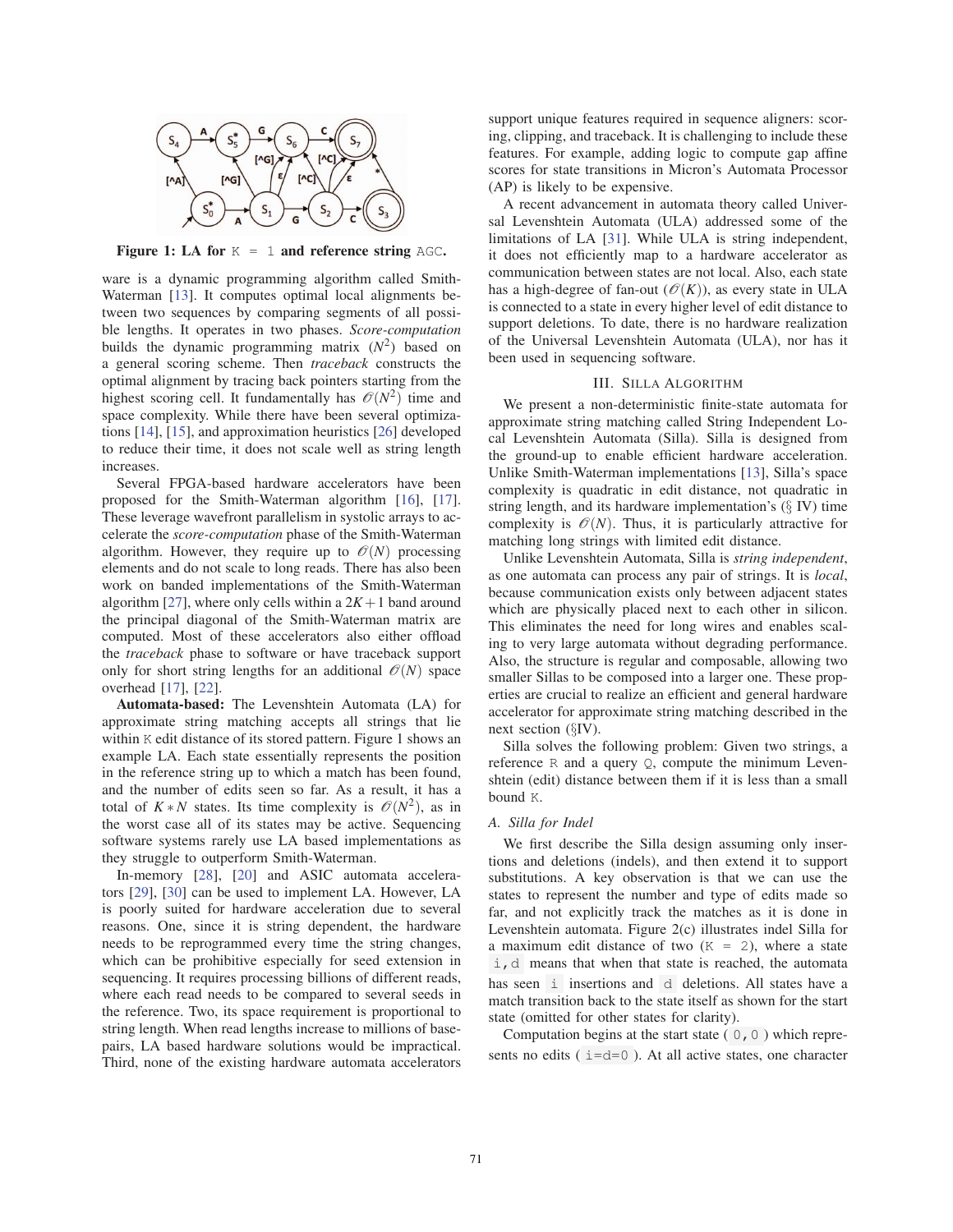

Figure 2: Retro comparisons (a) are used to determine state transitions (b) in Indel Silla (c).



Figure 3: Silla Illustration.



(b) State transitions in collapsed 3D Silla

Figure 4: Collapsing 3D Silla. Supports Indels and substitutions.

from each of the two strings is compared in every cycle (step) starting from the first character. As long as there are no edits, the positions of the compared characters in the two strings  $R$  and  $Q$  are the cycle number  $C$  as shown in Figure  $2(a)$  by the two vertical arrows labeled c. We refer to this position c as the *cycle* position.

On an insertion (or a deletion) the position in the reference (or query) needs to be offset with respect to the cycle position. This can be understood from the example in Figure 3(a). As the comparison fails in the first cycle ( $A \neq$  $y$ ), Silla explores as one possibility that a character ( $y$ ) is inserted into the query  $Q$  by transitioning into state  $1, 0$ . In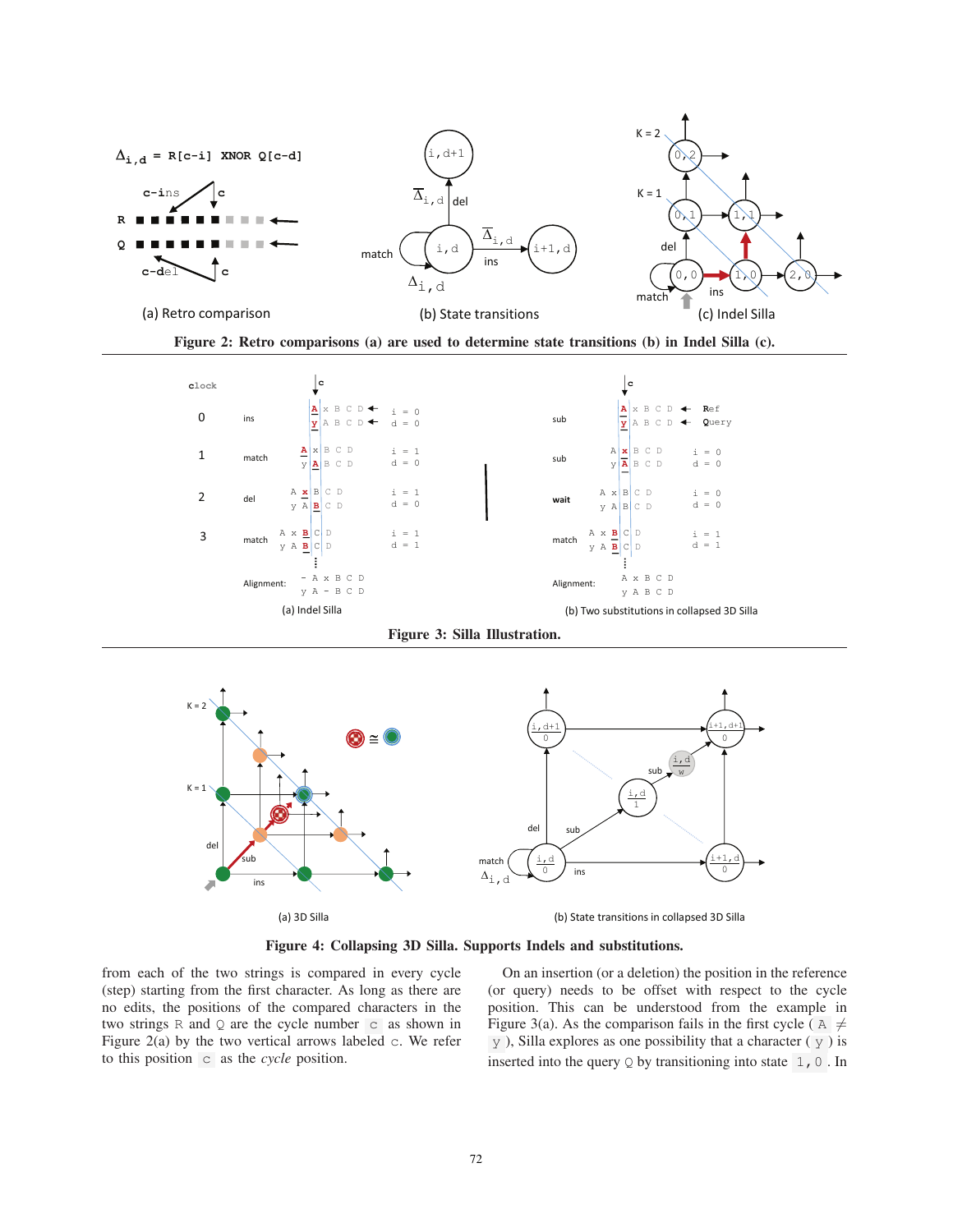the next cycle, state  $1, 0$  should compare the previously unmatched character A in the reference R to the current character in the query  $\overline{Q}$ . This is achieved by offsetting the character position in the reference R by as many insertions as the state represents (one in our example).

Similarly, the character position in the query  $\Diamond$  is offset by the number of deletions. For example, when the comparison fails again in the third cycle ( $x \neq B$ ), Silla explores deleting  $x$  from R by transitioning to state 1, 1. The new state increments the character position offset for the query, so that the unmatched character B from the previous cycle is again compared, but this time to the following (now current) character B in the reference.

Silla then generates two more matches for characters C and D and thus discovers a solution for aligning the given two strings within an edit distance of two. The final alignment is shown at the bottom of the Figure 3(a).

Thus, the character positions whose comparison controls a state is determined by the indels that the state represents. We refer to these comparisons as *retro comparisons*, and the offsets as *indel offsets*. Figure 2(a) shows the equation and its illustration for computing the retro comparison for a state  $i, d$ . The state transitions based on a retro comparison is depicted in Figure 2(b). As you can notice, Silla explores both options, insertion and deletion, when a retro comparison fails for a state.

All the states in Silla are accepting states. After Silla completes processing of a pair of strings, the remaining active states represent possible string alignments with edit distance  $i+d \leq K$ . The active state with the smallest indel indicates the minimum edit distance for the given strings. If no states remain active at the end of processing, there is no alignment with  $index < K$ . The number of states in the indel Silla is  $(K+1)^2/2$ , as it is half a square with a side of length  $(K+1)$ .

### *B. 3D Silla for Substitutions*

We now extend Silla to support substitutions. An easy solution for tracking substitutions is to add states in the third dimension to Silla. Each layer in the third dimension looks like a 2D indel Silla, and there are as many layers as the maximum possible number of substitutions (which is limited by K). When the retro comparison fails at a state  $\pm$ ,  $d|s$ , to explore substitution, Silla transitions to a corresponding state in the next substitute layer along the third dimension  $(i,d|s+1)$ .

Figure 4(a) depicts 3D Silla. A state's color represents the 3D layer it belongs to. As there are K+1 layers, we have  $(K+1)^3/2$  states.

# *C. Collapsed 3D Silla for Indels and Substitutions*

3D Silla requires  $\mathcal{O}(K^3)$  states. Furthermore, a hardware for 3D Silla would also be inefficient due to challenges in laying out a 3D design on a 2D plane. We avoid these problems by reducing a 3D Silla to an equivalent 2D Silla as follows.

*Our key observation is that we need only one additional layer of 2D Silla, not K, to support substitutions, and that we can collapse the states needed in the higher substitution layers into one of those two layers.*

Intuitively, the reason for having two dimensions in the 2D indel Silla is that we need to track the indel offsets in the two strings for different states of the automaton. However, a substitute action does not change the indel offsets and the function of the third dimension in the 3D Silla is simply to "count" or record the number of substitutions. Since we are only interested in the total edit distance, we notice that state i,d|s in the 3D Silla has the same edit distance as state i+1,d+1|s-2 . Furthermore, the *relative* indel offsets of these two states is also the same  $i-d$ , although state i+1,d+1|s-2 is shifted one character position earlier in the string than  $i$ ,  $d|s$ . Hence, we can merge state i, d|s with state i+1, d+1|s-2 by inserting one wait cycle in the path from  $i$ ,  $d|s-1$  to  $i+1$ ,  $d+1|s-2$ .

The example in Figure 3(b) illustrates this merger operation. It is for the same two strings discussed before, but this time we discuss a solution that uses two substitutions to align them instead of an insert followed by a delete. When retro comparison fails in cycle 0 ( $A \neq y$ ), control switches to the 0,0|1 state to explore a substitution. When the comparison fails again ( $x \neq A$ ), to explore another substitution, 3D Silla would transition to  $0, 0|2$ . But, as noted above, the number of edits represented by the state  $0,0|2$  is same as 1,1|0 and the relative difference between their indel offsets is the same (zero). Hence, in cycle 2, a  $\binom{0}{2}$  state would be comparing the two characters B , which are the same characters as state  $1, 1$ |0 is comparing in cycle 3. In a way, state 0,0|2 is one cycle *ahead* of  $1, 1|0$ .

Therefore, we can merge  $0, 0|2$  with 1, 1|0 simply by delaying the path from  $0,0|1$  to 1, 1|0 on substitution by one cycle. Figure 3(b) illustrates this. When the retro comparison fails in cycle 1, Silla transitions to a wait state that takes no action in cycle 2. In the next cycle 3, the execution correctly resumes in state  $1,1|0$ .

To generalize, our final Silla design supports indels and substitutions using two layers of 2D Silla. Final state transitions are shown in Figure 4(b). Matching transitions are again omitted for clarity. To explore a substitution from a state  $i$ ,  $d|1$  in the second layer, Silla transitions to a wait state  $i$ ,  $d|w$ , and then in the following cycle, transitions back to merge with a state in the first layer  $i+1$ ,  $d+1$  | 0. Figure 4(a) can now be re-interpreted as a collapsed 3D Silla, where the checkered states represents the wait state and has a single outgoing transition to merge with states in the first layer.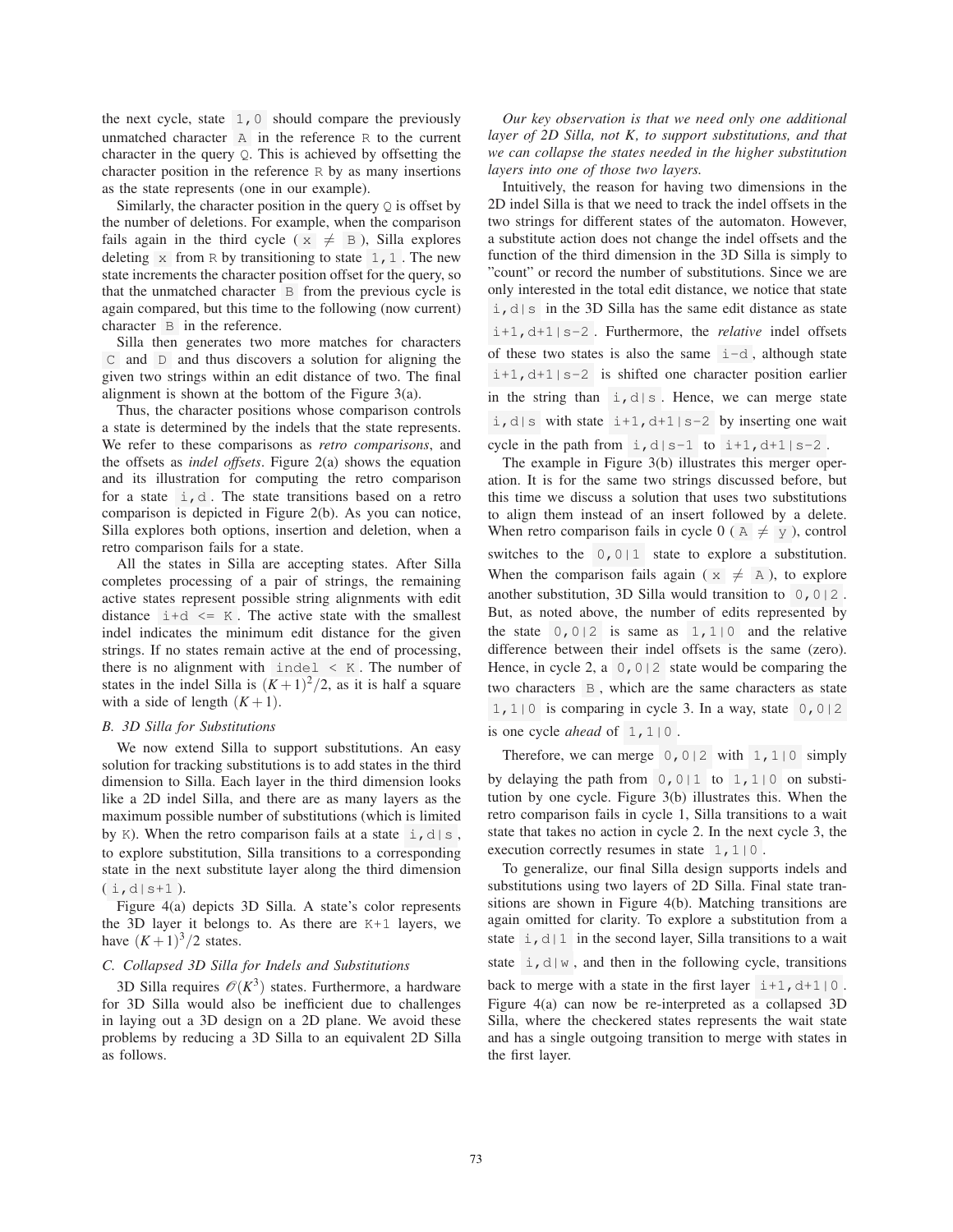Collapsed 3D Silla has  $(K+1)^2/2$  regular states in each of the two layers, and also has an additional  $(K + 1)^2/2$ wait states resulting in a total  $3(K+1)^2/2$  number of states. Also, by grouping states  $i, d | 0, i, d | 1$  and  $i, d | w$ together as one unit in the layout, a completely regular design is obtained with only local communication between neighboring units. Henceforth, we refer to this collapsed 3D Silla simply as Silla.

#### *D. Merging Confluence Paths is Sound*

Silla explores multiple solutions concurrently in different states. When a retro comparison fails, a state activates all three of its outgoing edges to pursue all possible edits to handle the mismatch. For example, Figure 3 shows two paths for the same string. However, in fact, Silla would explore many more paths than shown, and often there are more than one solution. In the example, the path with a deletion and an insertion and the path with two substitutions are both optimal solutions.

Silla merges a set of paths that reach a state in the *same* cycle into one active path. We refer to these paths as confluence paths. A state in Silla can have as many as four incoming edges (e.g., state  $1,1|0$  in Figure 4(a)), including the matching edge.

Fortunately, it turns out that merging confluence paths is safe without additional precautions. The reason is as follows. For a given Silla state, and given cycle, we can partition the reference (R) and query (Q) strings as  $x \mid y$ and  $u||v$ , where x and u are prefixes of R and Q, respectively. A nice property is that this partition is the same for all the confluence paths. The prefixes that have been processed in the previous cycles, will not be examined going forward, and it is guaranteed that all the confluence paths observed the same number of edits for them. All the confluence paths also share the same suffix, and the edit distance computation for the unprocessed suffixes ( y and v in R and Q respectively), is *independent* of the path taken so far. Thus, it is not necessary to independently explore that same suffix for each of the confluence paths, and therefore they can be safely merged.

#### IV. SILLA ACCELERATOR FOR GENOME SEQUENCING

This section presents the Silla hardware accelerator (SillaX) for genomics. It uses a form of a systolic array architecture that efficiently computes and locally distributes retro comparisons to all the states. Besides edit distance, it also supports more sophisticated scoring schemes based on the affine gap penalty [21] used in genomics. Finally, it adds capability to traceback the sequence of edits made to reach the final alignment solution. These capabilities are essential to perform seed-extension in genome sequence alignment.

We synthesized and validated the implementation for a whole human genome and confirmed that its output matches that of Broad Institute's BWA-MEM standard pipeline [12] for all 787,265,109 single-ended reads.



Figure 5: SillaX Accelerator.

#### *A. SillaX Edit Machine*

SillaX implements each regular state in Silla as a small processing element (PE) shown in Figure 6. PEs for wait states are not shown, but they simply activate the outgoing edge when they are active. An important property that Silla guarantees is that a state has to communicate only with its neighbors. This allows us to connect all the PEs using a locally communicating regular network (Figure 5). We refer to a PE simply as a state in our discussions.

Every regular state is controlled by the result of its retro comparison in each cycle. A significant challenge that we address is the efficient calculation and distribution of the retro comparisons to all the regular states. In a naive system, we would need as many retro comparisons as the number of regular states  $((K+1)^2/2)$ , every cycle. However, across two clock cycles, many of the the retro comparisons are reused. This allows us to solve this problem with just  $2K + 1$ comparisons per cycle as described next.

A retro comparison for a state is computed based on the current cycle (c) and that state's indel  $(i, d)$  as we discussed in Figure 2(a). *We observe that the states along a diagonal can reuse the retro comparisons*. A state i,d needs the same retro comparison that  $i-1$ ,  $d-1$  needed a cycle earlier. Therefore, in each cycle, SillaX computes the retro comparisons for all the peripheral states, ∀*i* i,0 and ∀*d* 0,d , and then shifts them diagonally into the interior states every cycle. That is, a state  $\pm$ , d latches its incoming retro comparison and forwards it to  $i+1$ ,  $d+1$  the next cycle (Comp in Figure 6).

To implement the above functionality, SillaX has two sets of shift registers, one for each dimension. Input characters from two strings  $R$  and  $Q$  flow through those shift registers as shown in Figure 5. A set of  $2K + 1$  comparators outside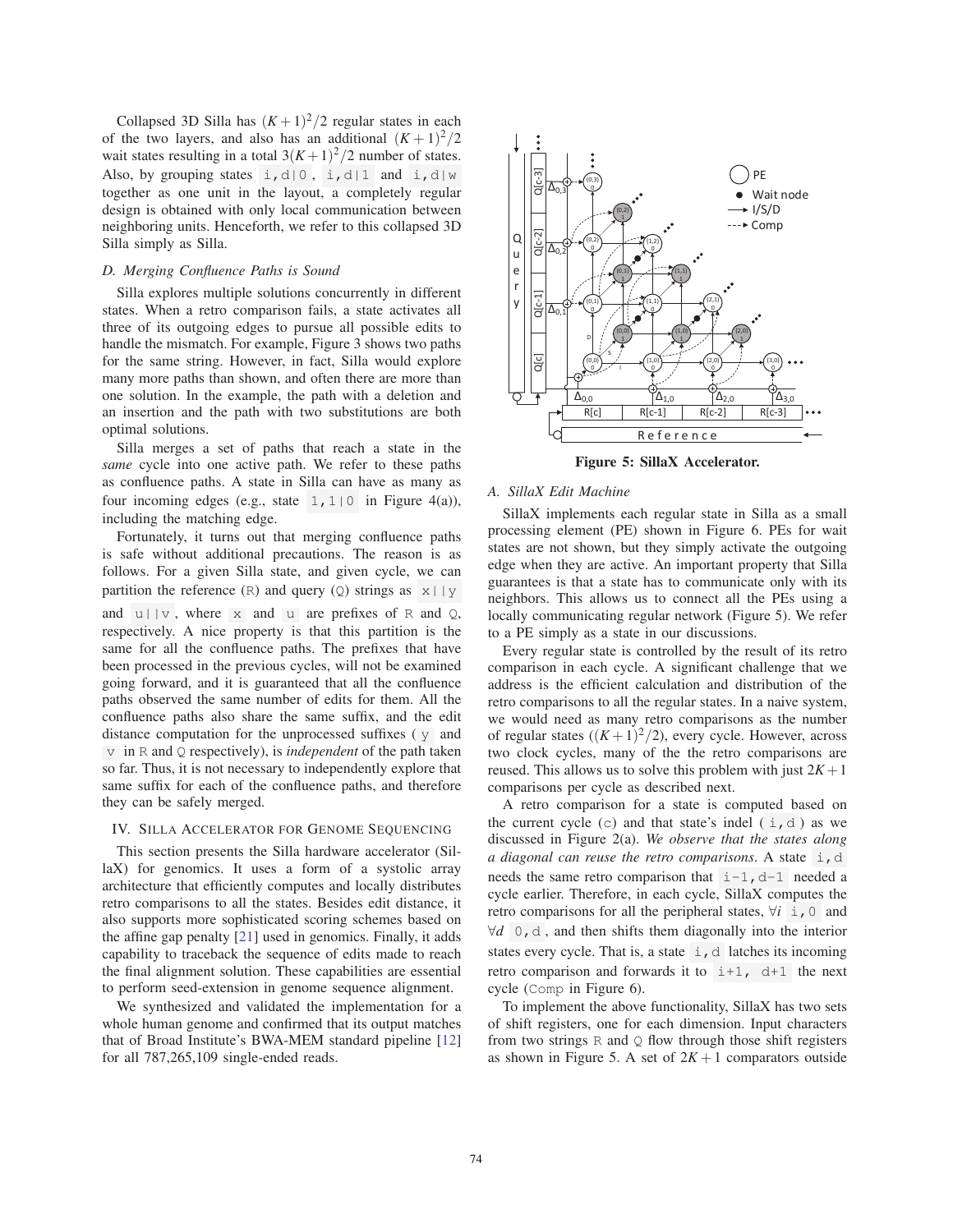

Figure 6: PE for SillaX Edit Machine.



Figure 7: PE for SillaX Scoring Machine.

the grid compute the retro comparisons every cycle  $(K + 1)$ comparisons for each dimension with one common comparison for  $(0, 0)$ . Note that computing and distributing the retro comparisons again requires only local communication between neighboring states allowing for a highly scalable design. The only exception to this local communication is the distribution of the current cycle's characters in the reference and query strings R[c] and Q[c] which are distributed across the entire periphery. However, distribution of these two values can be accomplished using a distribution tree which delivers the values to all comparators at the same time, much like a clock tree distributes a synchronized clock to all the PEs.

**Efficiency:** SillaX requires only  $\mathcal{O}(K^2)$  states (processing elements) and computes in about *N* cycles, where *K* is the edit distance and *N* is the string length. Typically,  $K \ll N$ . Our implementation in 28nm can be clocked at 6 GHz, and each PE has only 13 gates. This is significantly more efficient than software implementations, whose time complexity is  $\mathcal{O}(N^2)$ . Hardware accelerators for these require  $\mathcal{O}(N)$ processing elements, which does not scale as well for large *N*.

#### *B. Scoring Machine*

Edit distance is a simple form of scoring alignment between two strings which can have many different uses. However, read alignment in genome sequencing uses a more sophisticated scoring scheme based on empirical evidence gathered from analyzing many genomes [21].

If we use a constant score for each type of edit, then it remains safe to merge *confluence paths* by selecting the one with the highest score, as the properties discussed in § III-D continue to hold.

The scoring scheme used in the standard BWA-MEM pipeline, however, raises a new problem. It rewards every match  $(+1)$  and penalizes every substitution (spenalty = -4) with predefined scores. Each indel, which represents a set of consecutive deletions or insertions, is penalized using



Figure 8: Delayed merging is needed to support affine gap penalty.

affine gap penalty (G):

## $G = gopen + gestend * id,$

where id is the number of characters deleted or inserted, gextend (-1) is the penalty for each consecutive edit, and  $qopen(-6)$  is an additional one-time penalty for each indel.

Given this, paths that have opened an indel gap (open-path) have an advantage over a path where the latest retro-compare is a match or substitution (closed-path). An open-path need not pay a gap opening penalty for the next insertion or deletion, but a closed-path should. As a result, we cannot merge the confluence paths into one at a given state and cycle based on their current scores alone since the future score depends on whether the confluence path is open or closed. Fortunately, we can address this by delaying the merge to the following cycle as shown in Figure 8.

To enable delayed merge, we latch the scores of the incoming active insertion and deletion paths in a state as shown in Figure 7. If there is a mismatch in the next cycle, we can select the best outgoing indel path by adding the gap penalty to previously closed paths. If there is a match in the next cycle, we can select the active path for the state by choosing between the closed paths and the open-paths from the previous cycle, which are now closed due to the match, based on which path has the highest score. We refer to this technique as *delayed merging*.

Closing an open-path due to a match in a state would prevent that open-path from potentially exploring a better solution in the higher edit states without having to reopen the path. For this reason, in the scoring machine, an active state conservatively activates the outgoing insertion and deletion transitions even on a match.

Figure 8 illustrates delayed merging. In cycle C, we cannot discard the incoming insertion open-path in favor of the matching closed-path, although the latter has a higher score. Instead, we latch its score. In the next cycle, when there is a mismatch, the latched open-path produces the best score for outgoing indel transitions.

After processing the strings, we need to compute the best score. BWA-MEM applies a heuristic called *clipping*, where it selects the best score seen during seed-extension, instead of determining the best score only among the final states at the end of string processing. The reason for this is the expectation that the ends of a read are likely to suffer from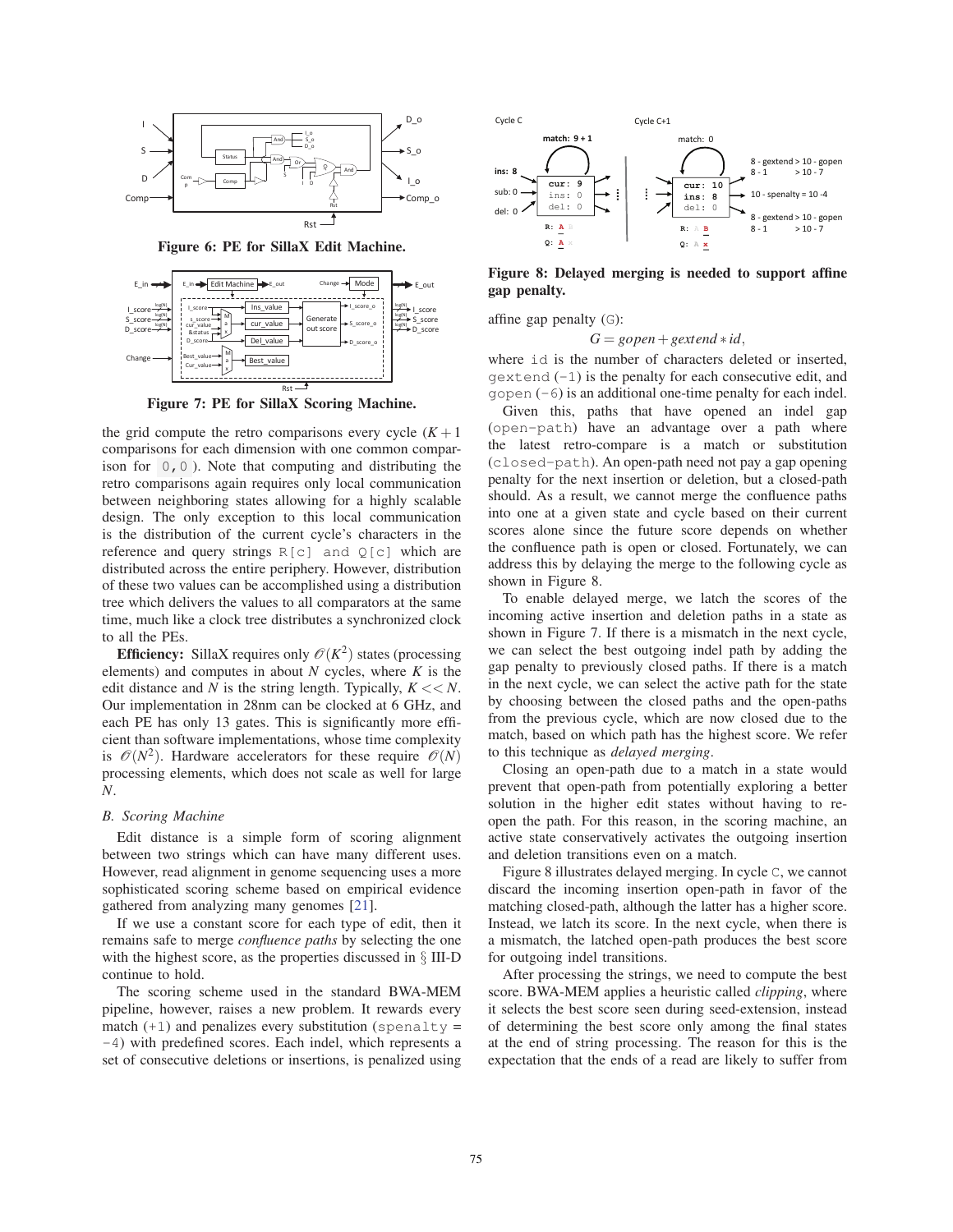

Figure 9: PE for SillaX Traceback Machine.

sequencing machine errors and are less likely to be true variants.

The SillaX scoring machine supports clipping as follows. Each state stores the best score it has seen during the entire computation. Once the strings are processed, the mode of the machine is changed to instruct the states to back-propagate their best scores, through local communication, but now in the reverse direction. Each state receives the best scores from three of its upstream nodes, computes the maximum of those scores along with its own best score, and passes the computed maximum to its downstream paths. In this way the best score seen at any time during the string processing in any state is read out at node  $0,0|0$ .

Efficiency: A scoring PE includes an edit PE, four scoring registers (log(N) bits each), and a programmable scoring logic. Three additional output and input ports are used for communicating scores. It also takes an additional *K* cycles to back-propagate the scores to the starting node. In spite of these additional overheads, the scoring machine remains efficient in space  $(\mathcal{O}(K^2))$  and time  $(\mathcal{O}(N))$ .

#### *C. Traceback Machine*

Read alignment requires the sequence of edits made and their positions in the string for the best solution found. This step is referred to as traceback. Hardware accelerators based on Smith-Waterman [13] typically delegate this step to software, which then becomes the bottleneck, or require hardware space that is proportional to the read length [22].

We support traceback by extending our scoring machine as shown in Figure 9. Our main idea is to use a *pointer trail*, much like how an ant creates a scent trail to get back home. Also, we compress the trace representation in the machine by keeping a count of matches discovered in each state. That is, each state, in addition to tracking the best score it has seen, tracks the number of matches it found at that node for the path corresponding to the best score.

The traceback machine works as follows: In the string matching phase, when a state accepts a score from a downstream state as its best score, it sets its traceback pointer (2 bits) to that state. After processing the strings, in phase two, just like in the scoring machine, the best score is propagated back, along with the winning final state's identifier. In phase three, a signal is propagated forward to inform the winner. In phase four, by chasing the pointer trail from the winner, the states that are part of the winning path are flagged. In phase five, the trace is collected at the starting node  $(0,0|0)$  by shifting the matches and pointer values along the flagged winning path downstream, one state at a time per cycle.

One problem is that a pointer trail may get broken in phase one while processing the strings. When a *greedy* state discovers a higher score, it will discard the previous best score seen in an earlier cycle and its corresponding pointer. However, the previously discovered path that is now being explored in some upstream state may eventually emerge as the winner in the end. But the pointer trail for that winner is now overridden at the greedy state. To address this problem, we ask the greedy state to inform its upstream neighbors when it changes its pointer, which allows its neighbors to invalidate their pointer to that greedy state, thereby indicating that the pointer trail terminates in the neighbors state.

At the end of phase five, our controller examines the trace to check if it is complete. If it is broken, it re-runs the machine till the cycle when the winning path left the greedy state. We determine this cycle by keeping track of the cycle at which the best path seen in a state left that state. This is in addition to the best score that we had in the scoring machine. After the re-run, the machine collects the trace from the greedy state, which is now guaranteed to have the correct pointer. If the machine were to discover a new greedy state, it is resolved by re-running the machine again. In practice, however, we find that it is rare for pointer trails to be broken, and hence re-runs are rare.

Efficiency: Traceback machine has five phases, as opposed to two in the scoring machine. The first phase takes *N* cycles and the remaining phases take about *K* cycles each. It also adds a counter for tracking matches and a register for best cycle (each of size  $log(N)$ ). These additional overheads are significantly lower than the  $\mathcal{O}(N)$  space complexity in previous hardware accelerators that supported traceback [22].

#### *D. Composable SillaX*

A key issue in hardware acceleration is maintaining flexibility so that a wide range of applications can be addressed. In our application this means that an accelerator should address both different string and edit lengths. Our proposed SillaX accelerator already allows arbitrary string length. However, the maximum edit distance is constrained by the the size of the PE grid and is fixed in hardware. To address this issue, we propose the use of composable sub-grids where multiple smaller SillaX engines can be combined into fewer larger engines or one maximum size engine. This creates flexibility where a few high edit distance machines can be reconfigured with a simple mode-switch into multiple smaller edit distance machines, thereby optimally addressing the targeted application space.

The concept is illustrated in Figure 10. Six small SillaX accelerator tiles are labeled by their position in the larger grid  $((1,1), (1,2)$  and  $(2,1))$  and whether they are oriented *forward* (0) or *flipped* (1). Each of these six accelerators can operate independently providing six engines each with the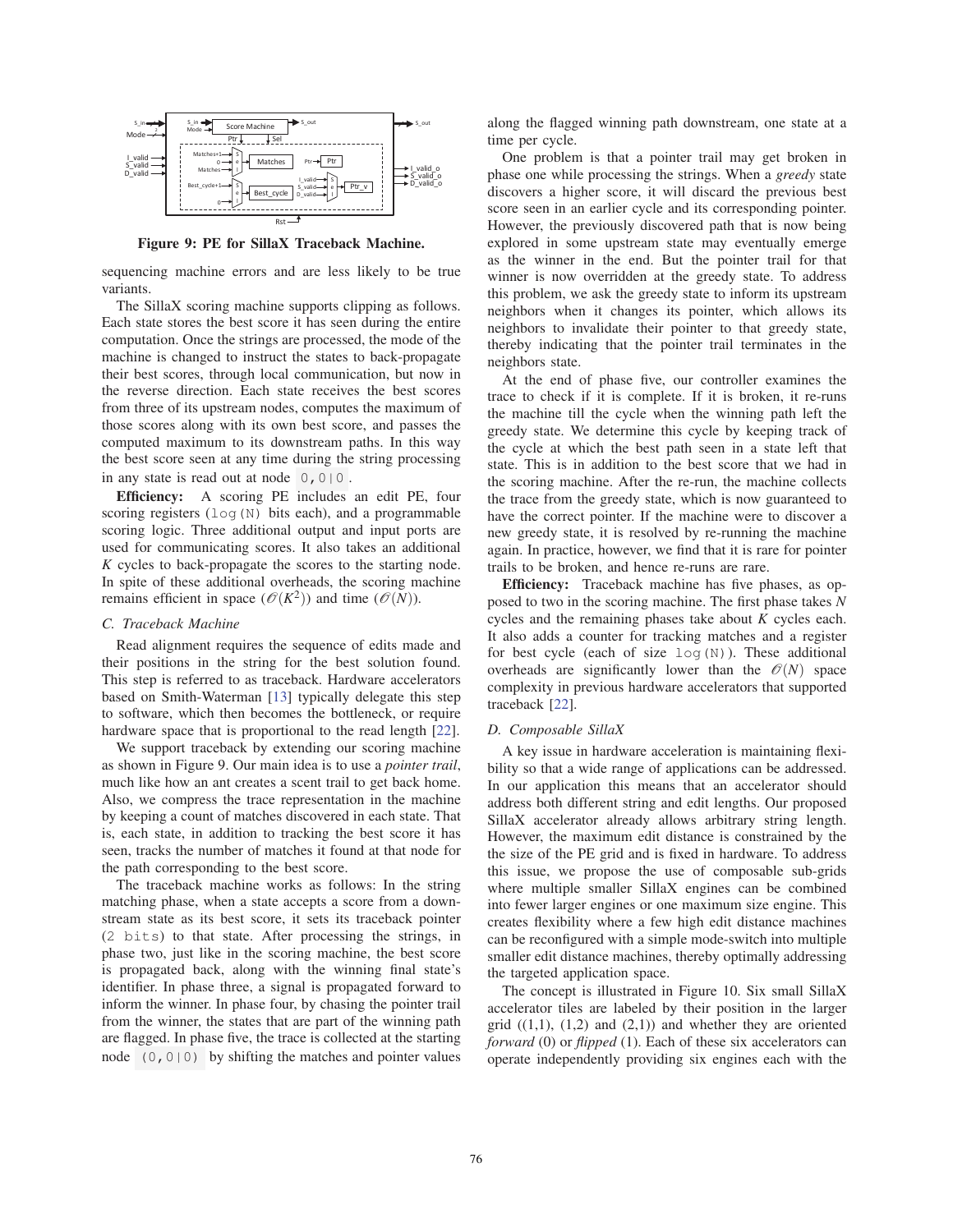

Figure 10: Illustration of composable SillaX

same edit distance *K*. Note that in the forward oriented tiles, state activation propagates from bottom left to top right as in the previous figures. In the flipped tile, state transitions propagate in the opposite direction. To make a SillaX accelerator with edit distance 2*K*, we can combine the following four tiles:  $(1,1)$ —0,  $(1,1)$ —1,  $(1,2)$ —0,  $(2,1)$ —0 by changing the configuration of MUXes. In this case, the reference string will stream from  $Ref(1,1)$ —0 to  $Ref(1,2)$ —0, concatenating the two shift registers. Similarly, the two query registers are concatenated. Also, the connections inside Tile  $(1,1)$ —1 are reversed so that state transitions propagate from bottom left to top right. This is accomplished by adding MUXes/tristate gates at the input/outputs of each PE. They configure which wires are treated as inputs and outputs in an array Tile. Finally, the outputs of Tile  $(1,1)$ —1 are fed into the inputs of Tile (1,2)—0 and (2,1)—0 forming a single larger array of PEs instead of 4 smaller ones. Note that in this example, Tile  $(1,2)$ —1 and Tile  $(2,1)$ —1 are still operating as independent SillaX engines with edit distance *K*.

This reconfiguration approach incurs only a small overhead of MUXes between tiles and for each PE. It allows many different configurations with edit distances ranging from *K* to *pK* where  $p = sqrt(T)$  for an implementation with T Tiles. This broadens the application space of SillaX.

## V. SEEDING ACCELERATOR

Problem statement: Seeding determines the positions (*hits*) in the reference genome where there could be potential matches for a read. It does this by finding perfect matches for a given read's substrings (seeds) of length k (k-mer) in the reference. To further reduce the number of seeds, BWA-MEM uses a heuristic by defining a seed to be a read's substring that has super-maximal exact matches (SMEMs) with the reference genome. A maximal exact match (MEM) is an exact match that cannot be extended in either direction. An SMEM is a maximal length match (MEM) that is not *fully contained* in any other MEM in the read.

Prior hardware accelerators for seeding directly implement BWA-MEM's FMD-index (Ferragina-Manzini) [32], [33] based seeding, which suffers from poor locality due to irregular memory accesses. We use an implementation that is guaranteed to find all hits as BWA-MEM, but has better locality.

Algorithm: We use an index table that has one entry for each k-mer, which points to a list in a position table [34]. The list contains the *hits* where the k-mer occurs in the reference genome. For each position (*pivot*) in the read, we find a right maximal exact match (RMEM) that is of size at least k. To compute RMEM, we determine the hits for the first k-mer starting from the pivot  $(H1)$ . Then we stride by k, and find the hits for a k-mer starting at pivot+k position in the read (H2). We *normalize* these hits to the pivot position by subtracting k from their hit values. The set of hits (H1 and H2) are intersected to produce the set of *candidate hits* where we can find the larger string of size 2k. We can continue this process until the intersection returns an empty set of candidate hits. Then, we reduce the stride progressively from  $k/2$ ,  $k/4$ ,  $k/8$  ..., 1 to compute the RMEM with non-zero candidate hits. We repeat the whole process for each position in the read. The RMEM for the first position in the read is an SMEM. If an RMEM for a later position is a substring of a previously discovered SMEM, it is not reported as a seed, as it is not an SMEM. Seeding returns the hits of all SMEM seeds to the seed-extension step.

Accelerator: We observe that fetching data from the index table and the position table can become a performance bottleneck. To enable greater reuse of the index and position tables across reads during SMEM computation, we segment the genome, and construct index and position tables for each segment. Segmenting also enables the index and position tables to be stored in on-chip SRAM, providing low-latency access, and alleviating the memory bandwidth bottleneck. All reads are processed for one segment, and then repeated for the next segment.

Intersecting hit sets is a performance-critical operation in determining SMEM seeds and their hits. Our seeding accelerator implements several optimizations to optimize this operation. One, we use 512-entry on-chip CAM per seeding lane to compute intersections. We defined its size based on our empirical analysis of k-mer indices for human genomes that showed that most k-mers have less than 512 hits when  $k = 12$ . Two, if the set of hits of the current k-mer is larger than 512, we do a binary search. A binary search is possible, because position tables are constructed offline for a reference genome, and therefore we can store the hits for a k-mer as a sorted list. Three, we find that a common performance issue is when intersecting the hits of the first two k-mers starting from a pivot. We mitigate this problem as follows. Instead of striding by k for the second k-mer, we lookup several k-mers with lower strides.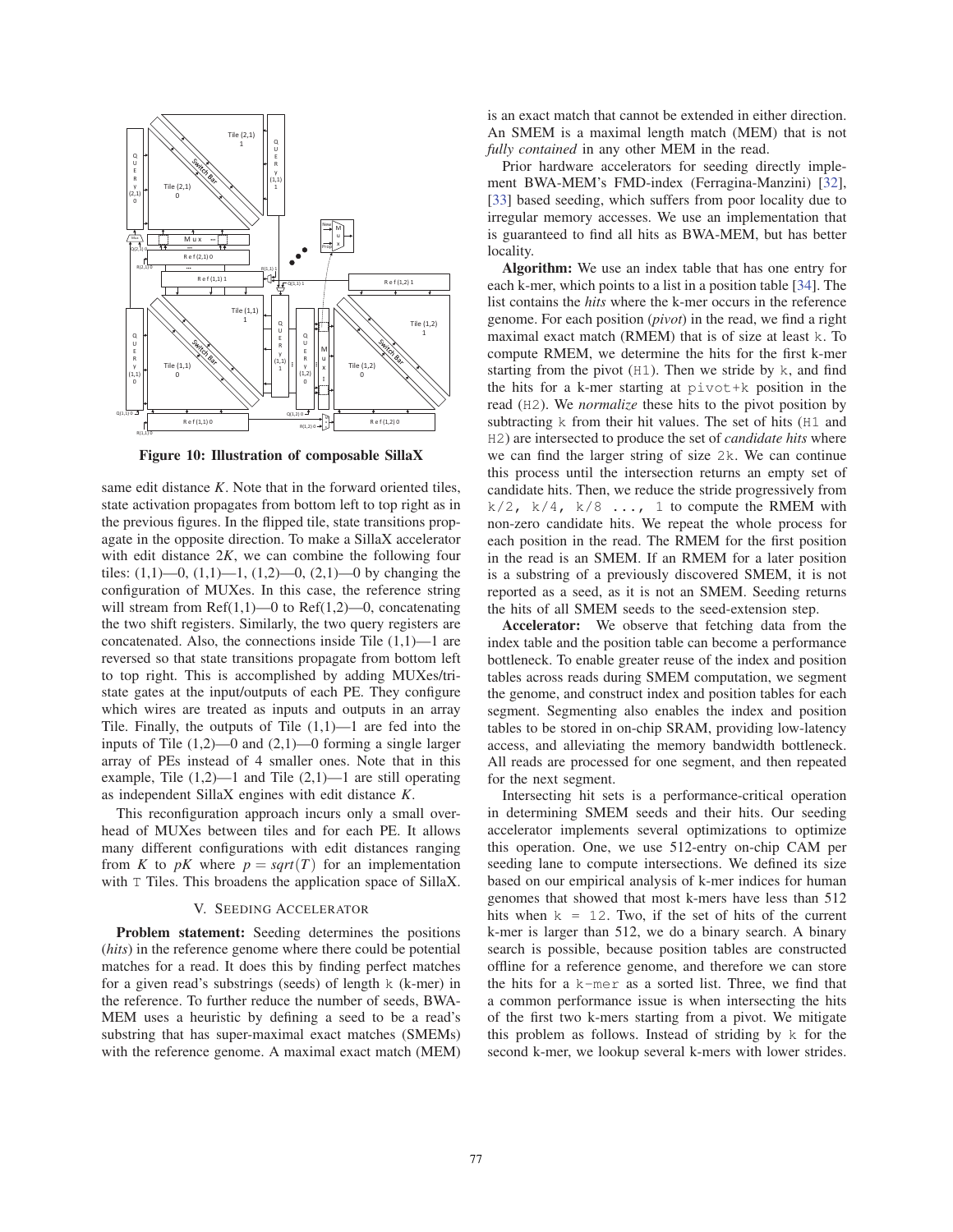We select the k-mer with the smallest hit set, intersect it with the first k-mer, and continue the RMEM process after that k-mer. Since the size of intersected candidate hits can only decrease, starting RMEM with a small number of hits can reduce the overall number of CAM lookups during the rest of the RMEM computation. Four, we use a variant of the above optimization for quickly seeding reads that have exact matches in the reference genome. We observed that for real world human genome datasets consisting of nearly 1.5 billion short reads, ∼75% of the reads have exact matches in the reference. SMEMs for these reads do not need to be verified by seed-extension. To optimize for this common case, for each read, we lookup the index for a set (of size  $\lceil \text{readlength}/k \rceil$  of k-mers that span the entire read starting from its beginning, where each k-mer is offset by k. We select the smallest hit set, and then start intersecting with the next smallest, and complete the intersection with all the sets. If the intersection of hit sets of all these k-mers result in a non-empty set, then we have found an exact match for the read in the reference, and therefore we can skip the rest of the above steps for it.



Figure 11: GenAx architecture overview

#### VI. GENAX GENOMICS ACCELERATOR

GenAx brings together the seeding and SillaX seedextension accelerators to enable high-throughput sequence alignment of human genomes. Figure 11 depicts the overall GenAx architecture. It consists of 128 seeding lanes which fetch k-mer positions from a 48 MB index table and k-mer reference hits from a 18 MB position table. Each indexing lane processes one read at a time. It has a CAM and a small control FSM for orchestrating SMEM intersections and kmer lookups. The resulting hits after SMEM calculations are buffered for seed-extension by the SillaX lanes. GenAx features four SillaX lanes, which have sufficient throughput to process hits from all 128 seeding lanes. A SillaX lane fetches the reference string from the reference cache  $(4\times512)$ KB) to extend a seed at a specific hit position. A 16 KB buffer (not shown) is used to buffer the reads processed.

The reference genome with 3 billion base-pairs is segmented into 512 segments. Therefore, each segment has 6

| <b>CPU</b>                  | Intel Xeon E5-2697 $v3$                 |
|-----------------------------|-----------------------------------------|
|                             | 2.6GHz; 2 sockets; 28 cores; 56 threads |
| L1 I&D cache                | 14 x 32KB Instruction; 14 x 32KB Data   |
| L <sub>2</sub> cache        | 14 x 256KB                              |
| L <sub>3</sub> cache        | $1 \times 35MB$                         |
| Memory                      | 120GB DRAM                              |
| GPU                         | Nvidia TITAN Xp                         |
|                             | 1.6GHz; 3840 CUDA cores                 |
| Shared L <sub>2</sub> cache | 3MB                                     |
| Memory                      | <b>64GB DRAM, GDDR5X</b>                |

#### Table I: Baseline system configurations.

million base-pairs and a footprint of 1.5 MB which fits in the reference cache. Segments are processed sequentially for all reads. Before a segment starts, the position table, index table and reference for that segment are streamed in from memory via the 8 DDR4 channels shown. Since these are all spatially co-located memory accesses, streaming them in is efficient.

## VII. EVALUATION METHODOLOGY

Reference genome and input reads: To build the index and position tables for the reference human genome, we used the latest major release of human genome assembly (GRCh38) from the UCSC genome browser [35] and filtered out unmapped contigs and mitochondrial DNA. Only chromosomes 1-22, X and Y were used. For our evaluation, we use real human genome reads with  $50\times$  coverage from the Illumina platinum genomes [36] dataset. The dataset consists of the NA12878 human reference (singleend ERR194147\_1.fastq) consisting of 787,265,109 reads of 101 bp length.

System Configuration: We compare GenAx with the defacto standard: software aligner BWA-MEM [12] running on Intel Xeon E5-2697 CPU operating at 2.6GHz with 56 active threads (best configuration in our environment) and 128GB DDR4 memory. The detailed system configuration is shown in Table I. BWA-MEM uses SMEM-based seeding and a banded Smith-Waterman to compute optimal local alignments. The CPU power is measured using Intel's RAPL Interface. We also compare GenAx with a state-of-the-art GPU aligner (CUSHAW2) [37] on Nvidia's TITAN Xp. CUSHAW2-GPU also identifies maximal-length matches and extends these to form larger gapped alignments. We used the default scoring scheme in BWA-MEM for all the aligners. To study SillaX's alignment throughput independent of the seeding accelerator, we compare against major software implementations of the Smith-Waterman algorithm. We use the SeqAn library [38] as the CPU baseline, and SW# [39] as the GPU baseline.

Synthesis: We synthesized the SillaX accelerator using the Synopsys Design Compiler (DC) in a commercial 28nm process. We synthesized all three Silla machines: edit, scoring, and traceback, to obtain their area, power, and latency with respect to different clock frequency targets.

GenAx performance modeling: We segmented the reference genome into 512 segments and constructed index and position tables for each segment. The reads are processed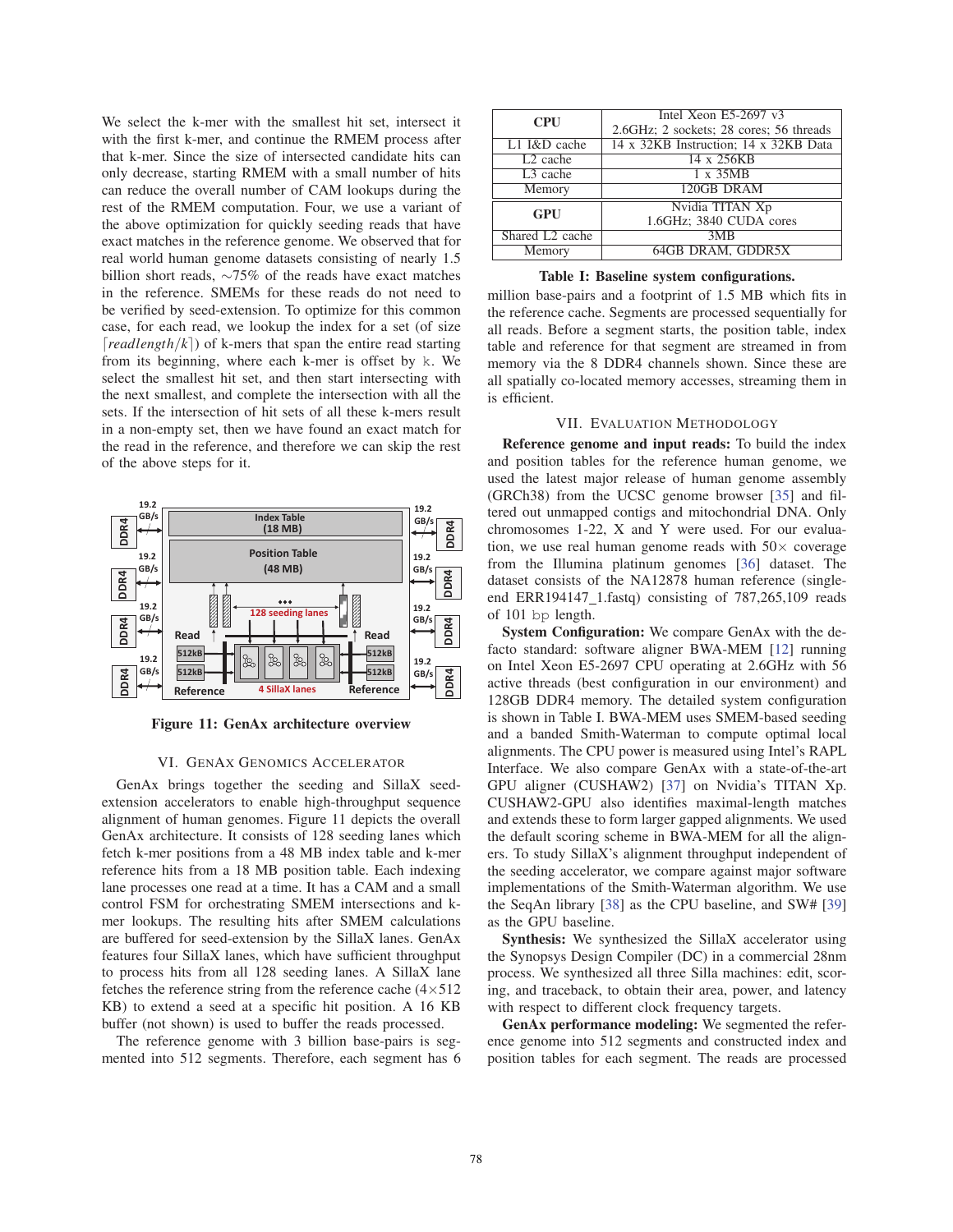

Figure 12: SillaX area and power for a single PE.

sequentially in each segment. For a k-mer size of 12, the index and position table require 48 MB and 18 MB of onchip SRAM respectively. By choosing a small k-mer size such as 12, our index table does not require additional tag meta-data to handle collisions. Also accesses to the both index and position table to compute SMEMs benefit from the low latency and 100% hit rate provided by on-chip SRAM. We used Ramulator [40] to compute the memory cycles required to load these tables for each segment, load the reference and reads for SillaX compute.

## VIII. RESULTS

#### *A. SillaX Evaluation*

Area, Frequency and Power Figure 12 shows the power and area for each processing element (PE) in the SillaX edit machine and traceback machine. The optimal design points are highlighted. Scoring machine is comparable to the traceback machine, so we omit it. 2 *GHz* is the inflection point. At 2 *GHz*, the SillaX edit machine has an area of 0.012 *mm*2, power of 0.047 *W* and latency of 0.17 *ns*. At the same clock frequency, the traceback machine has an area of 1.41 *mm*2, power of 1.54 *W*, and latency of 0.33 *ns*.

BWA-MEM reports alignments with score higher than 30. Using this estimate, we can derive that the edit distance (K) should be less than 32. Given this, we conservatively use  $K = 40$  in our analysis. To support  $K = 40$ , SillaX uses 1,681 processing elements (PEs).

GRCh38 Human Genome Assembly Validation: To evaluate the accuracy of the SillaX traceback machine, we ran all the the non-exact matching reads in the ERR194147\_1.fastq file and compared the alignments produced with that from BWA-MEM. Exact matching reads are trivially identified using a single state SillaX machine that transitions to itself every cycle on a match.

For all the 351,023,283 non-exact matching reads, the SillaX traceback machine machine alignment results concur with the BWA-MEM's alignments with negligible (0.0023%) variance. On investigating the different alignments further, we noticed that the alignment scores produced by the SillaX traceback machine are exactly the same as that of BWA-MEM, implying that both alignments have the same mapping quality and should be treated the same. These differences are



Figure 13: Silla traceback cycle distribution.



Figure 14: SillaX throughput (in Khits/s).

due to the fact that BWA-MEM and SillaX use different traceback techniques and policies for breaking ties when merging multiple paths with the same score.

Broken pointer trail events: An important parameter to be considered while estimating the performance of the SillaX traceback machine is the number of times the machine must be re-executed because of a broken pointer trail. Across all the reads that we tested, we observe that only 7.59% of the reads require re-execution . This is consistent with our expectation. Figure 13 shows the distribution of cycles spent in re-execution. We can see that over 60% of the reexecution events are resolved within the first N (101) cycles. Thus, re-execution events have only a small impact on the performance of the SillaX traceback machine.

Throughput: Figure 14 shows the raw alignment throughput of the SillaX accelerator (4 lanes) when compared to banded Smith-Waterman based approximate string matching using SeqAn (CPU - 28 cores) and SW# (GPU - 3840 CUDA cores) when aligning 100bp Illumina short reads. It can be seen that SillaX achieves ∼62.9× throughput improvement over SeqAn and ∼5287× speedup over SW#. SillaX provides these speedups while consuming only 6.6 W of power and 5.64  $mm^2$  area. These benefits are both due to linear time processing of input symbols as well as efficient support for traceback. GPU-based solutions face high synchronization overheads for short reads leading to low performance.

#### *B. GenAx Evaluation*

Throughput, Power and Area: Figure 15 (a) compares the overall throughput (reads/s) of GenAx with BWA-MEM (CPU) and CUSHAW2-GPU. It can be seen that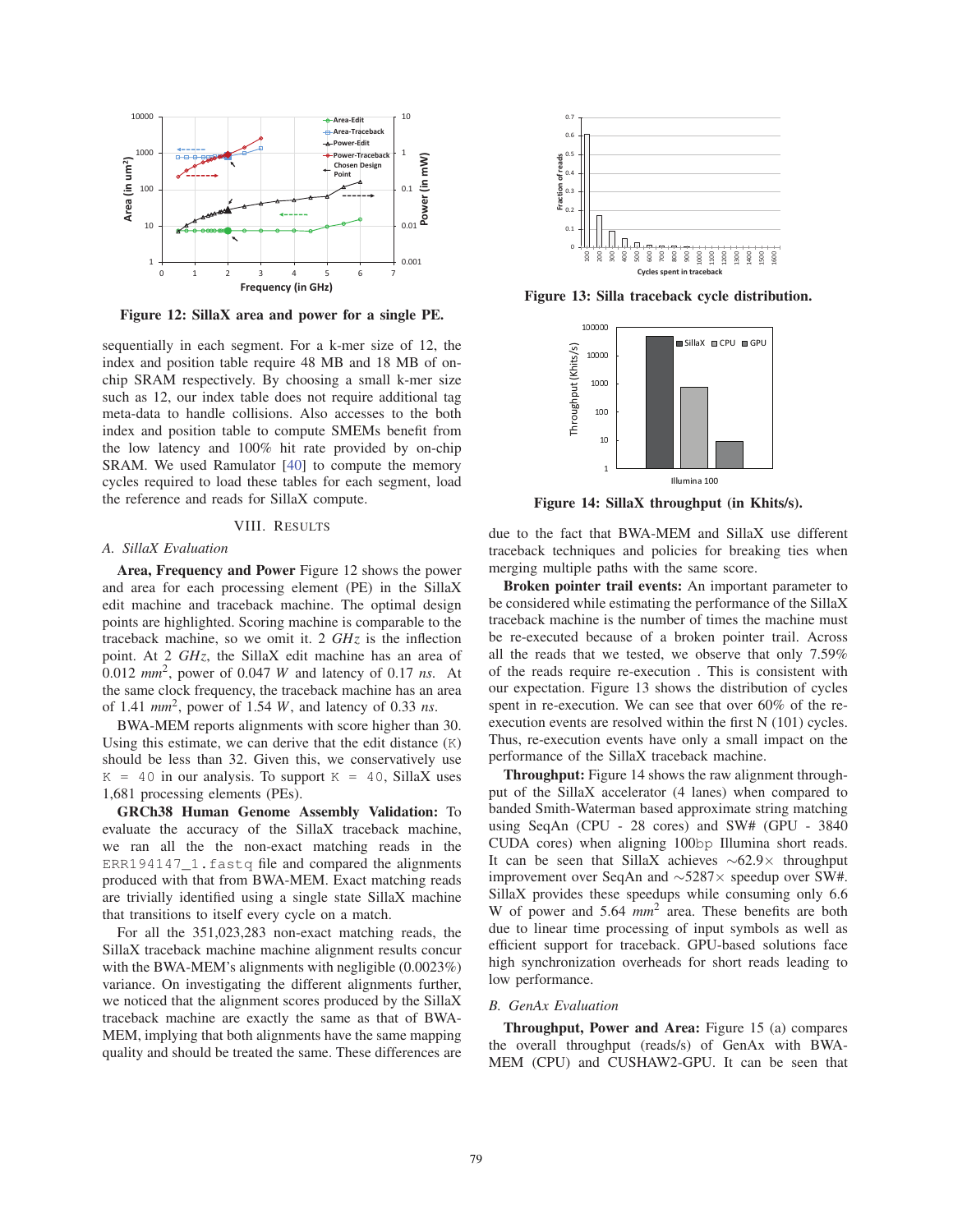

 $100$ w/o SMEM SMEM stride=12 binary ext SMEM Hits/read 0K  $2k$  $\frac{1}{\sqrt{6}}$  4K 6K 8К  $10K$  $12K$ **Baseline** Binary search Probing CAM lookup /read/segment  $\overline{a}$ 

Figure 16: Seeding accelerator optimizations.

Figure 15: (a) Throughput comparison (in KReads/s) and (b) Power comparison.

GenAx achieves  $31.7\times$  speedup over BWA-MEM and  $72.4\times$ speedup over CUSHAW2-GPU. The large performance gains can be attributed to the following factors. (1) Efficient and composable SillaX accelerators accelerates seedextension with in-place traceback. (2) Segmenting of index and position tables and storing them on-chip enables lowlatency access and high-reuse across reads. (3) Read loading time takes a small fraction of the overall execution time (∼10%), increasing the benefits from segmenting. (4) Optimizing for the common case of perfect matches helps increase throughput.

Figure 15 (b) compares the average power consumption of GenAx vs. BWA-MEM and CUSHAW2-GPU. By sharing several indexing lanes with SillaX accelerators, GenAx reduces power consumption by  $12\times$  when compared to BWA-MEM execution on CPU.

| Component              | Area (in $mm2$ ) |
|------------------------|------------------|
| Seeding lanes $(x128)$ | 4.224            |
| SillaX lanes $(x4)$    | 5.36             |
| On-chip SRAM (68 MB)   | 163.2            |
| Total                  | 172.78           |

Table II: Area breakdown: GenAx.

Table II shows the area breakdown of GenAx. A large fraction of the die area is devoted for accelerating the seeding step using on-chip index and position tables. Each seeding lane consists of a 512-entry CAM. The SillaX lanes consist of a few counters and logic gates as described in § IV-C. Overall, the GenAx architecture takes up 172.78  $mm<sup>2</sup>$  in a 28nm node.

Seeding performance breakdown: While we could have used Burrows-Wheeler Transform (BWT), one of the mainstream solutions for genetic string indexing, it suffers from irregular memory accesses. Naive implementations of a hashing solution, on the other hand, require handling a large number of hit positions in return for better locality. Figure 16 (a) shows the average number of hits generated by the hash table (lower is better for processing). We observe our proposed optimizations, i.e. SMEM and binary extension, can filter out the insignificant hits, resulting in reduced workload for the SillaX machine downstream by orders of magnitude.

Figure 16 (b) presents the reduction of CAM lookups from position table lookup optimizations. Since binary lookup of the position table results in logarithmic search time, the number of CAM lookups also decreases in proportion to the search time. Moreover, since certain k-mers are known to have large number of hit positions (e.g. AA...A and ATAT...A), probing effectively helps to find a better starting point with a k-mer having fewer hit positions, reducing the overall CAM lookups.

## *C. Comparison with Banded Smith-Waterman*

Banded Smith-Waterman focuses on identifying nearexact matches (less than *K* edits) between genomic strings [27], similar to SillaX. Software-based banded Smith-Waterman implementations, however, have  $\mathcal{O}(KN)$ time and space complexity. Hardware-based systolic implementations require  $\mathcal{O}(N)$  time with  $2K + 1$  processing elements and additional  $\mathcal{O}(KN)$  space for traceback. In contrast, SillaX differs from prior banded Smith-Waterman implementations in the following ways.

Each PE in SillaX has  $30 \times$  lower area than a banded Smith-Waterman PE when edit distance is used as the scoring scheme (300 *um*<sup>2</sup> vs 9.7 *um*<sup>2</sup> for SillaX at 5 GHz). Assuming a conservatively high  $K$  (=32) for aligning Illumina short reads, both SillaX edit machine and scoring machine achieve better area efficiency compared to banded Smith-Waterman because of fewer gates used in each PE.

Furthermore, SillaX enables efficient in-place traceback within PEs. Hardware-based banded Smith-Waterman requires additional  $\mathcal{O}(KN)$  space for traceback. Hirschberg's algorithm [41] reduces space to  $\mathcal{O}(K)$ , but increases time to  $\mathcal{O}(NlogN)$ . There exists no prior accelerator that supports traceback in  $\mathcal{O}(K^2)$  space or lesser without sacrificing time complexity.

Since Silla is based on automata theory, it can be easily mapped to versatile automata processors supporting variablewidth input symbols such as UDP [30] providing greater flexibility in implementation. From the algorithmic viewpoint, besides the fact that Silla is as an important successor to Levenshtein automata, it can also be easily extended to solve other important problems such as Longest Common Sequence problem and automatic spell correction, as well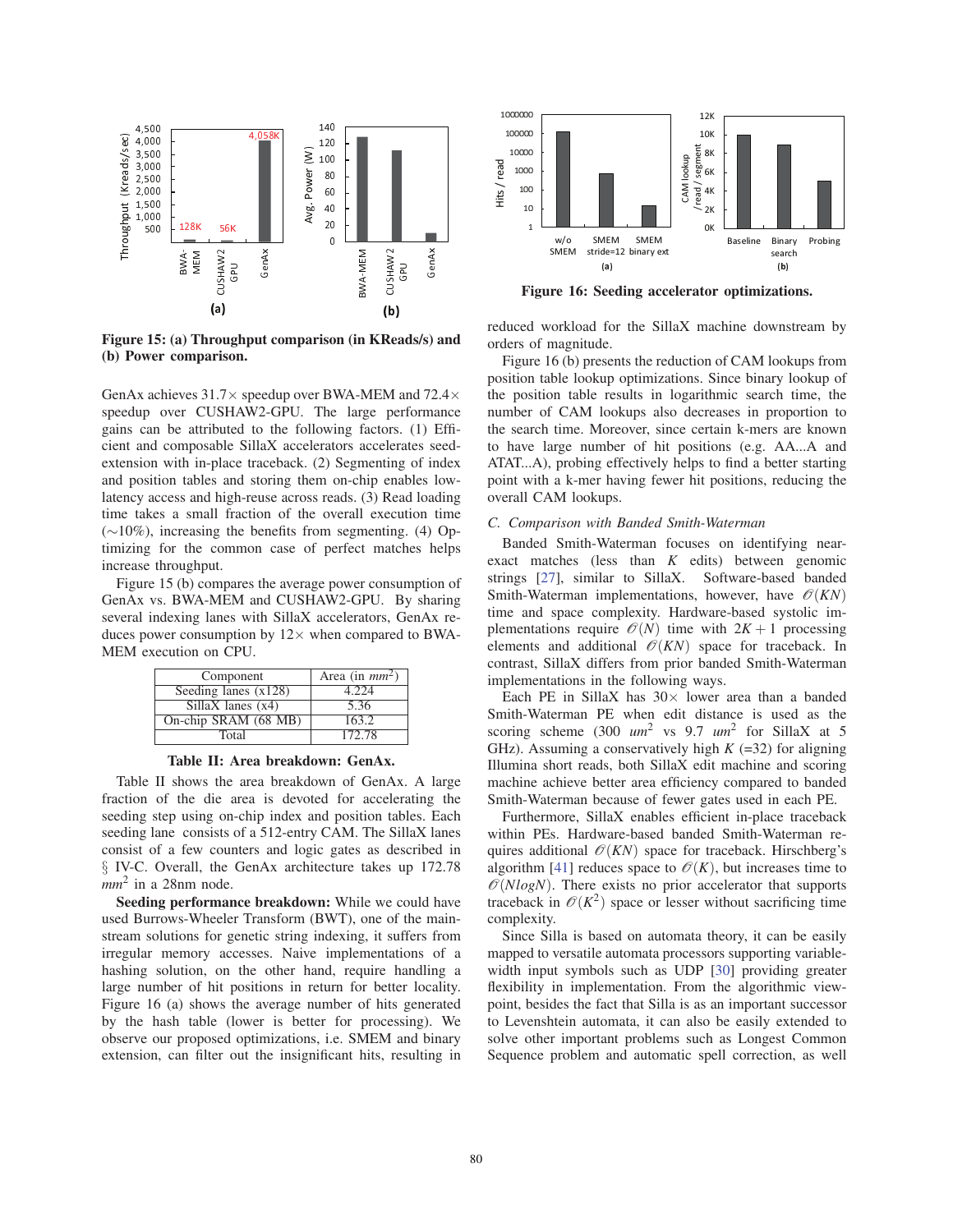as ones in the bioinformatics domain [42].

### IX. RELATED WORK

Hardware accelerators for sequence alignment: This paper advances automata based hardware accelerators for seed extension. We related this contribution to prior work in depth in Section § II. Several other hardware accelerators have been proposed to accelerate popular software tools like BWA and Bowtie, and have demonstrated upto  $10\times$ performance improvement [43], [44], [45]. These works use Burrows-Wheeler Transform (BWT) index to compute *exact matches* in  $\mathcal{O}(N)$  time. To find approximate matches, they require expensive recursive steps, whose time complexity is exponential with edits. SillaX can find approximate string matches in  $\mathcal{O}(N)$  time for a given edit distance *K*. Industry efforts to accelerate the BWA-GATK pipeline include those of Edico Genome's DRAGEN Bio-IT platform [17] and Time Logic's Tera-BLAST [46]. Based on their white paper and patents, DRAGEN implements banded Smith-Waterman for seed extension, and uses a variant of an algorithm used in the LAST aligner [47] for seeding.

Seeding techniques and optimizations: Our seeding accelerator mimics the seeding step in BWA-MEM which computes super-maximal exact matches (SMEMs). Prior hardware accelerators either use hash-tables or Burrows-Wheeler transform (BWT) for seeding [48], [49]. For example, DRAGEN makes hash table index queries to iteratively grow the seed and ensure that fewer than 16 hits are fetched on-chip (64B data). However, restricting seed hits to 16 can lead to loss in accuracy [25]. On the other hand, SMEM computation using BWT has poor cache locality due to highly irregular memory accesses, and is hard to accelerate. In this work, we improve the locality of SMEM computation by segmenting the index and position tables of the whole genome into several chunks, and storing them in on-chip SRAM to improve reuse across k-mers in reads.

Complementary to our work, there is also a rich body of work that optimizes cache locality by indexing the reads [50], parallelizes read alignment across multiple nodes by identifying I/O bottlenecks [51], [52] and addressing them using unified file formats [53].

## X. CONCLUSION

Genomics is at an inflection point. Over the next decade, it is conceivable that every individual's genome would be sequenced and analyzed. Given that a single human genome generates over 300 GB of data, we need orders of magnitude improvement in computing efficiency to realize the full potential of genomics. This paper takes an important step towards this goal by presenting an accelerator that improves the efficiency of sequence aligners. GenAx provides throughput of 4,058K reads/s for Illumina 101 bp reads. GenAx achieves  $31.7\times$  speedup over the standard BWA-MEM sequence aligner running on a dual-socket 14-core Xeon E5 server processor, while reducing power consumption by  $12\times$  and area by  $5.6\times$ .

## ACKNOWLEDGMENT

We thank our shepherd Mark Oskin and the anonymous reviewers for their suggestions which helped improved this paper. This work was supported in part by NSF CAREER-1149773, CAREER-1652294 and SHF-1527301 awards.

#### **REFERENCES**

- [1] E. S. Lander, L. M. Linton, B. Birren, C. Nusbaum, M. C. Zody, J. Baldwin, K. Devon, K. Dewar, M. Doyle, W. FitzHugh *et al.*, "Initial sequencing and analysis of the human genome," *Nature*, vol. 409, no. 6822, pp. 860–921, 2001.
- [2] "Illumina," https://www.forbes.com/sites/matthewherper/ 2017/01/09/illumina-promises-to-sequence-human-genomefor-100-but-not-quite-yet.
- [3] M. A. Hamburg and F. S. Collins, "The path to personalized medicine," *N Engl J Med*, vol. 2010, no. 363, pp. 301–304, 2010.
- [4] E. D. Pleasance, R. K. Cheetham, P. J. Stephens, D. J. McBride, S. J. Humphray, C. D. Greenman, I. Varela, M.- L. Lin, G. R. Ordo´nez, G. R. Bignell ˜ *et al.*, "A comprehensive catalogue of somatic mutations from a human cancer genome," *Nature*, vol. 463, no. 7278, pp. 191–196, 2010.
- [5] A. Lacour, A. Espinosa, E. Louwersheimer, S. Heilmann, M. Rosende-Roca, A. Mauleón et al., "Genome-wide significant risk factors for alzheimers disease: role in progression to dementia due to alzheimer's disease among subjects with mild cognitive impairment," *Molecular psychiatry*, vol. 22, no. 1, pp. 153–160, 2017.
- [6] Y. Cho, C.-H. Lee, E.-G. Jeong, M.-H. Kim, J. H. Hong, Y. Ko, B. Lee, G. Yun, B. J. Kim, J. Jung *et al.*, "Prevalence of rare genetic variations and their implications in ngs-data interpretation," *Scientific Reports*, vol. 7, no. 1, p. 9810, 2017.
- [7] E. Hanna, C. Rémuzat, P. Auquier, and M. Toumi, "Gene ther-<br>apies development: slow progress and promising prospect,"<br>*Journal of Market Access & Health Policy*, vol. 5, no. 1, p. 1265293, 2017.
- [8] Z. D. Stephens, S. Y. Lee, F. Faghri, R. H. Campbell, C. Zhai, M. J. Efron, R. Iyer, M. C. Schatz, S. Sinha, and G. E. Robinson, "Big data: astronomical or genomical?" *PLoS biology*, vol. 13, no. 7, p. e1002195, 2015.
- [9] "Facebook data," https://code.facebook.com/posts/ 229861827208629/scaling-the-facebook-data-warehouseto-300-pb.
- [10] S. Kumar, K. K. Krishnani, B. Bhushan, and M. P. Brahmane, "Metagenomics: retrospect and prospects in high throughput age," *Biotechnology research international*, vol. 2015, 2015.
- [11] "Oxford nanopore minion." https://nanoporetech.com/ products/minion.
- [12] H. Li, "Aligning sequence reads, clone sequences and assembly contigs with bwa-mem," *arXiv preprint arXiv:1303.3997*, 2013.
- [13] T. F. Smith and M. S. Waterman, "Identification of common molecular subsequences," *Journal of molecular biology*, vol. 147, no. 1, pp. 195–197, 1981.
- [14] M. Farrar, "Striped smith–waterman speeds database searches six times over other simd implementations," *Bioinformatics*, vol. 23, no. 2, pp. 156–161, 2006.
- [15] G. Myers, "A fast bit-vector algorithm for approximate string matching based on dynamic programming," *Journal of the* matching based on dynamic programming," *Journal of the ACM (JACM)*, vol. 46, no. 3, pp. 395–415, 1999.
- [16] Y.-T. Chen, J. Cong, J. Lei, and P. Wei, "A novel highthroughput acceleration engine for read alignment," in *Field-Programmable Custom Computing Machines (FCCM), 2015 IEEE 23rd Annual International Symposium on*. IEEE, 2015, pp. 199–202.
- [17] R. McMillen and M. Ruehle, "Bioinformatics systems, apparatuses, and methods executed on an integrated cir-cuit processing platform," https://www.google.com/patents/